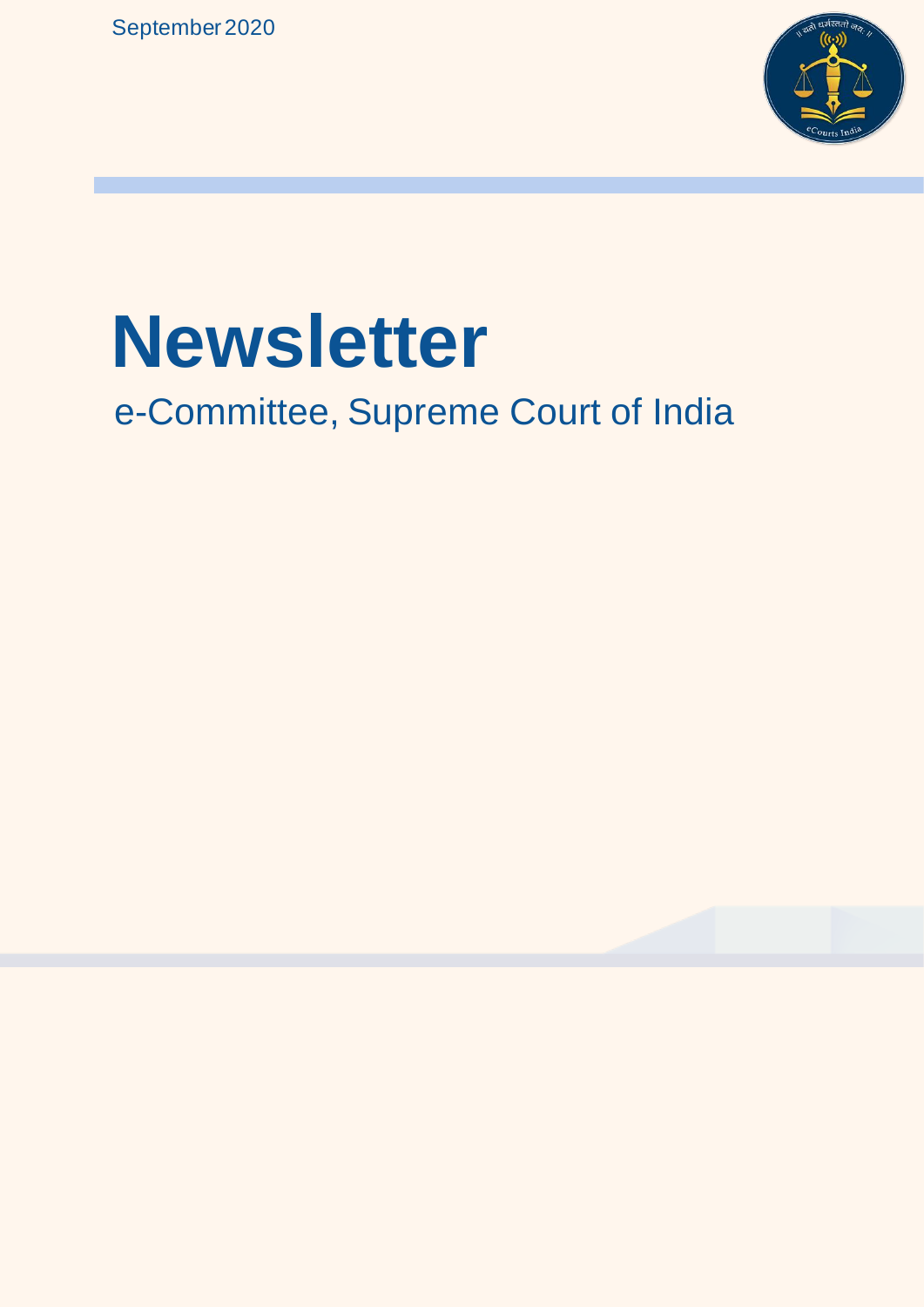## **E-Courts Ranked No.1 Mission Mode Project as per e-Taal website:**

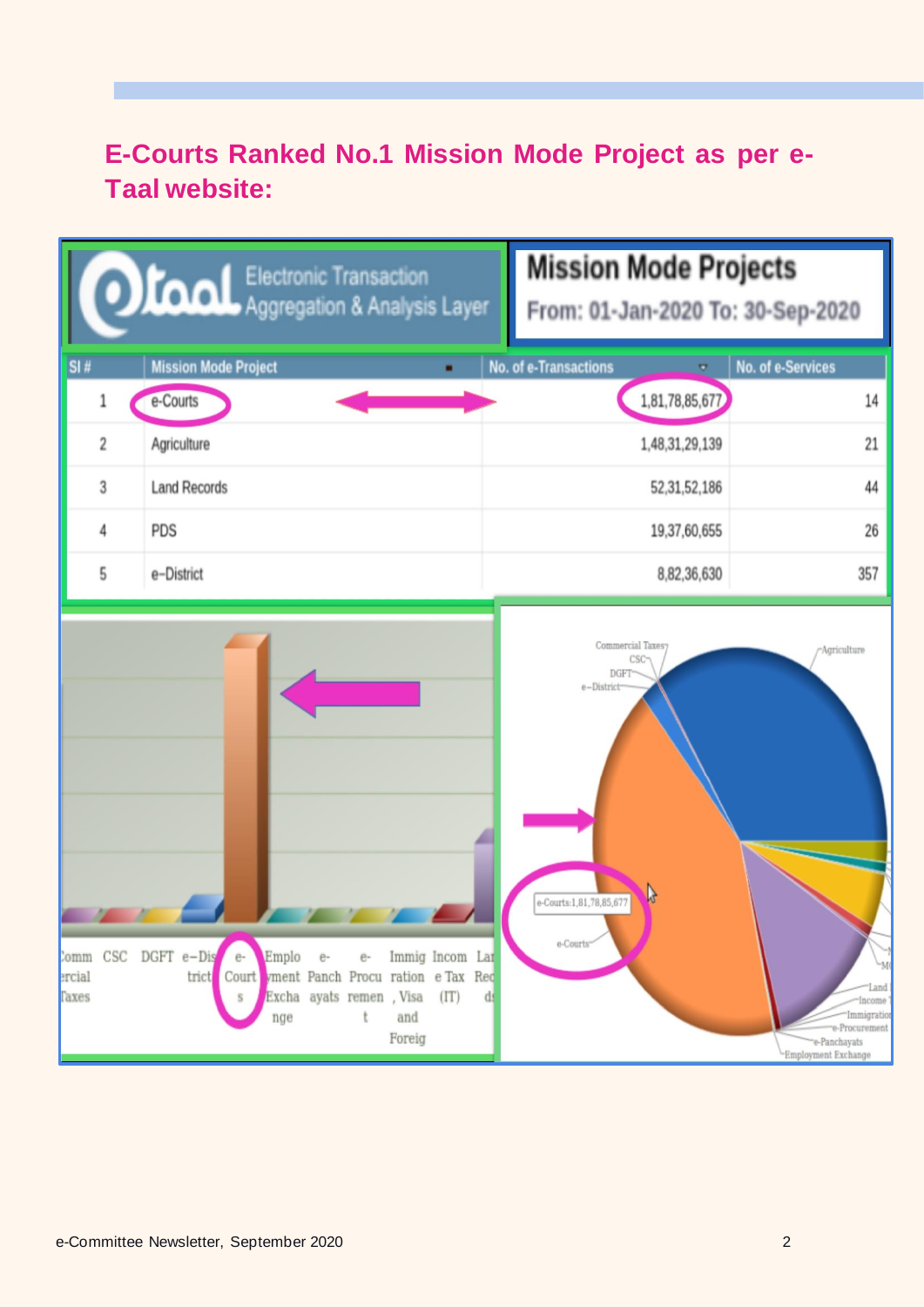According to the e-Taal (Electronic Transaction Aggregation & Analysis Layer) website (https://etaal.gov.in/), e-Courts Project is ranked first under the category of mission mode projects for 2020 for recording the highest number of e-transactions performed by

citizens. From 1 January 2020 to 30 September 2020, 181.78 crores e-transactions were recorded by e-Courts websites. e-Taal also provides the following data about the e-Services provided by e-Courts for advocates and citizens.

| No. of Orders Accessed                                       | 15,62,18,715 |
|--------------------------------------------------------------|--------------|
| <b>Causelist Accessed</b>                                    | 8,37,28,649  |
| Case Status Accessed                                         | 44,68,32,781 |
| SMS sent to Advocates and Litigants                          | 42,26,947    |
| Case Status Accessed (Mobile App)                            | 50,84,91,270 |
| No. of Orders Accessed (Mobile APP)                          | 21,15,95,413 |
| Updating Current Status (Mobile App)                         | 2,58,22,775  |
| Causelist Accessed (Mobile App)                              | 20,23,25,521 |
| No of emails sent to Parties Advocates<br>and Police Station | 4,38,20,120  |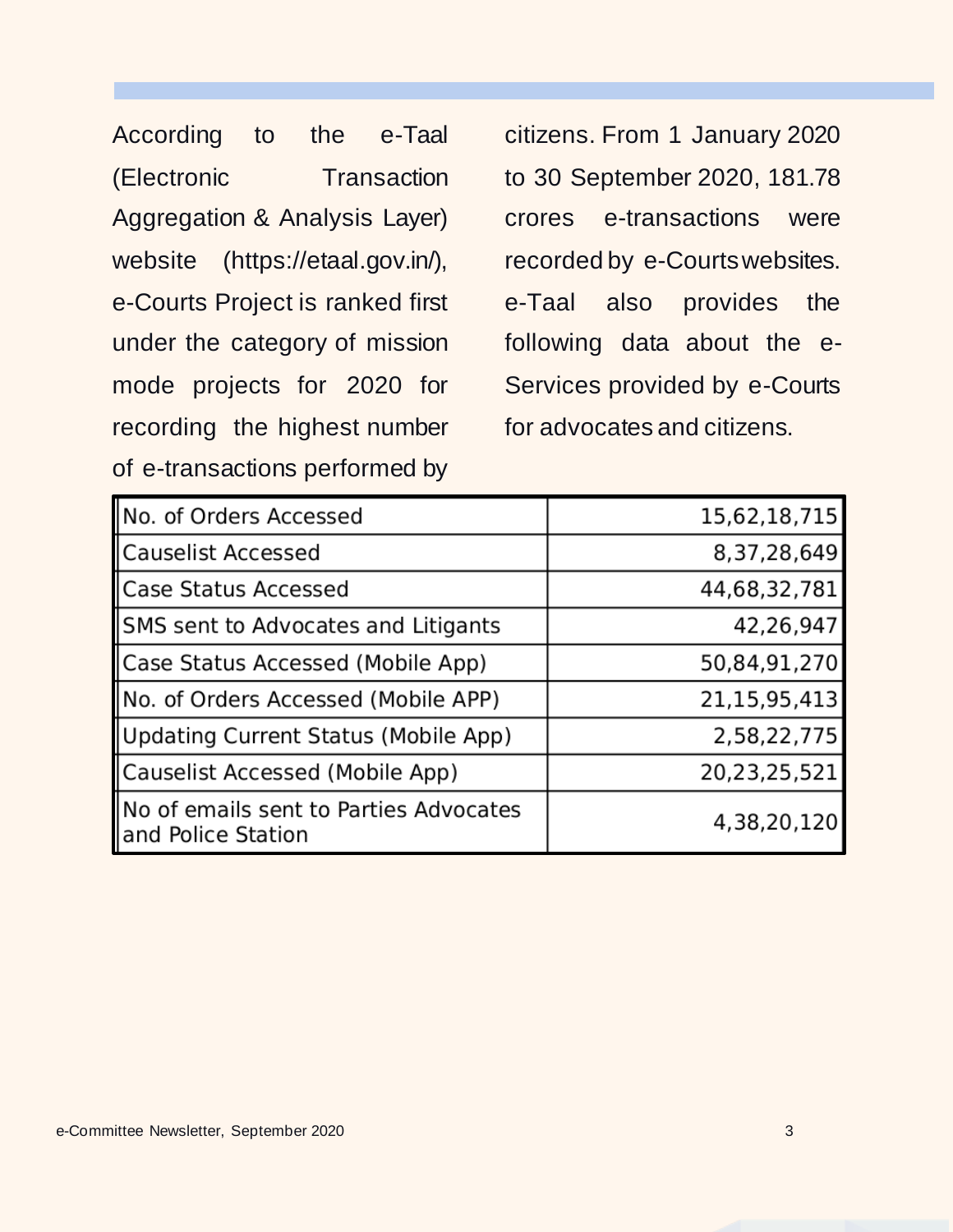#### **Inauguration of NSTEP & e-Services at Madras High Court**



The Chairman e-Committee inaugurated the National Service and Tracking of Electronic Processes (NSTEP), e-Service Center at Yercaud, biometric attendance functionality for District courts, 3D e-way-finder at the Madras High Court on 17 September 2020 . The inaugural event was also attended by Shri Justice Amreshwar Pratap Sahi, Chief Justice, Madras High Court and the Chairman of

Madras High Court Computer Committee and Shri Justice T.S.Sivagnanam, Judge, High Court of Madras.The members of the Madras High Court Computer Committee, Smt. Justice Pushpa Sathyanarayana, Shri.Justice M.Sundar. Shri.Justice. A.D.Jagadish Chandra and Shri.Justice C.Saravanan were also present.**NSTEP for District Judiciary:**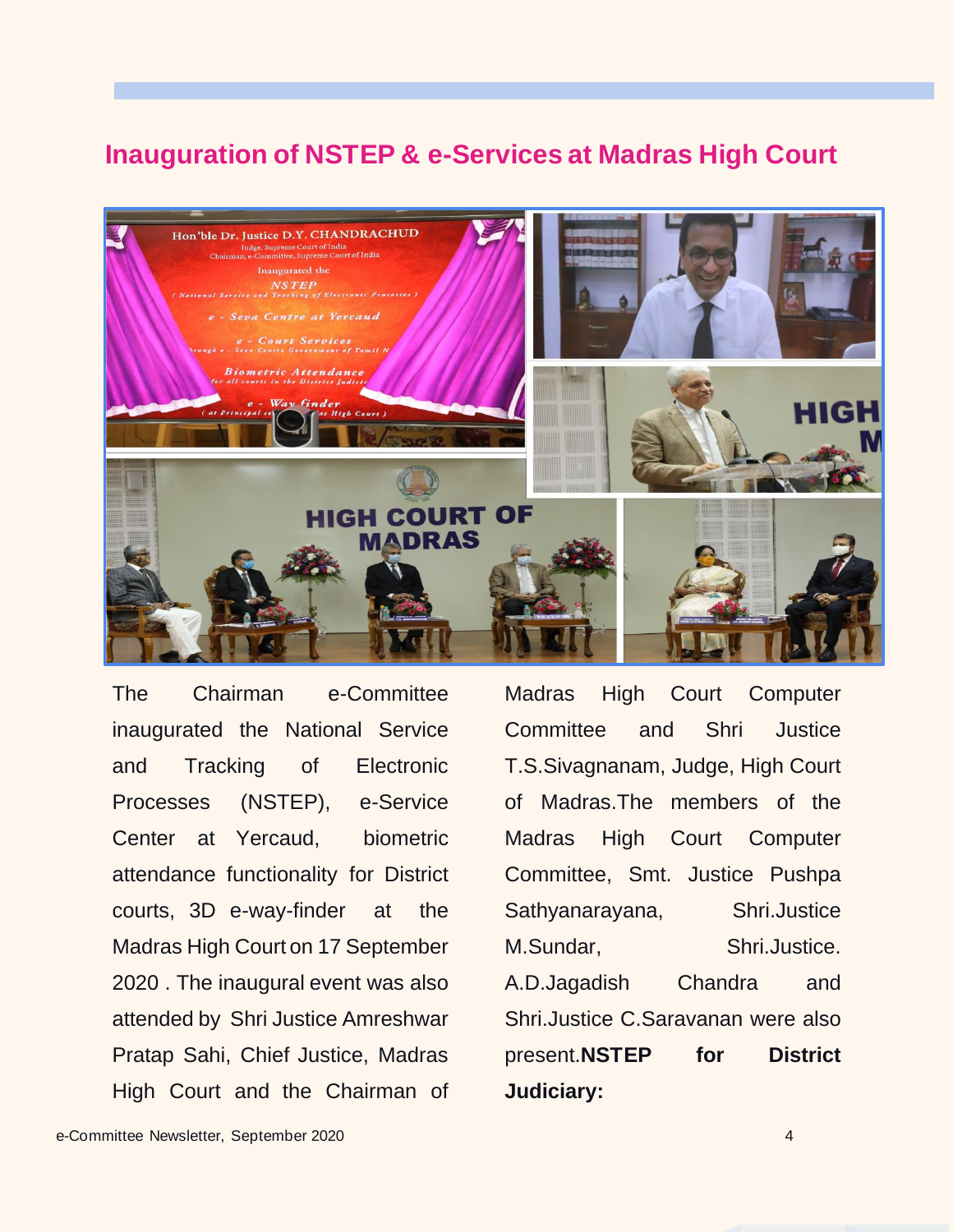NSTEP was rolled out for the District Judiciary by the Madras High Court. It is a mechanism consisting of a centralized process service tracking application and a mobile application for bailiffs/process servers. The application provides tracking of location through GPS, a unique QR Code, facility of recording digitalsignatures and requirement of uploading photos of the person on whom summons are served. The Madras High Court has procured 2906 Smartphones through GeM portal for the bailiffs currently employed by the State.

#### **E-Court Services through the TneGA-e-Service Centre:**

e-Service centres of the Tamil Nadu e-Governance Agency (TneGA) will provide e-Courts services like information relating to case status, cause list, court orders/judgments, e-filing, e-payment and assistance through video conferencing.

#### **E-Service Centre at Yercaud, Salem District:**

On a pilot basis, the E-Service Centre has been inaugurated at Yercaud Taluk in Salem District of Tamil Nadu by establishing a portacabin. More such centres are expected to be launched for the entire State of Tamil Nadu in the near future.

#### **Biometric Attendance in District Judiciary:**

The Registry has procured 407 Biometric Machines for the District Judiciary.

#### **3D E-Way Finder :**

E-way Finder provides shortest route directions for locating court halls, judicial and administrative section, information center, restrooms and amenities like lift and drinking water.

**Click here to watch the inaugural function: https://youtu.be/2hPHqXjdzeg**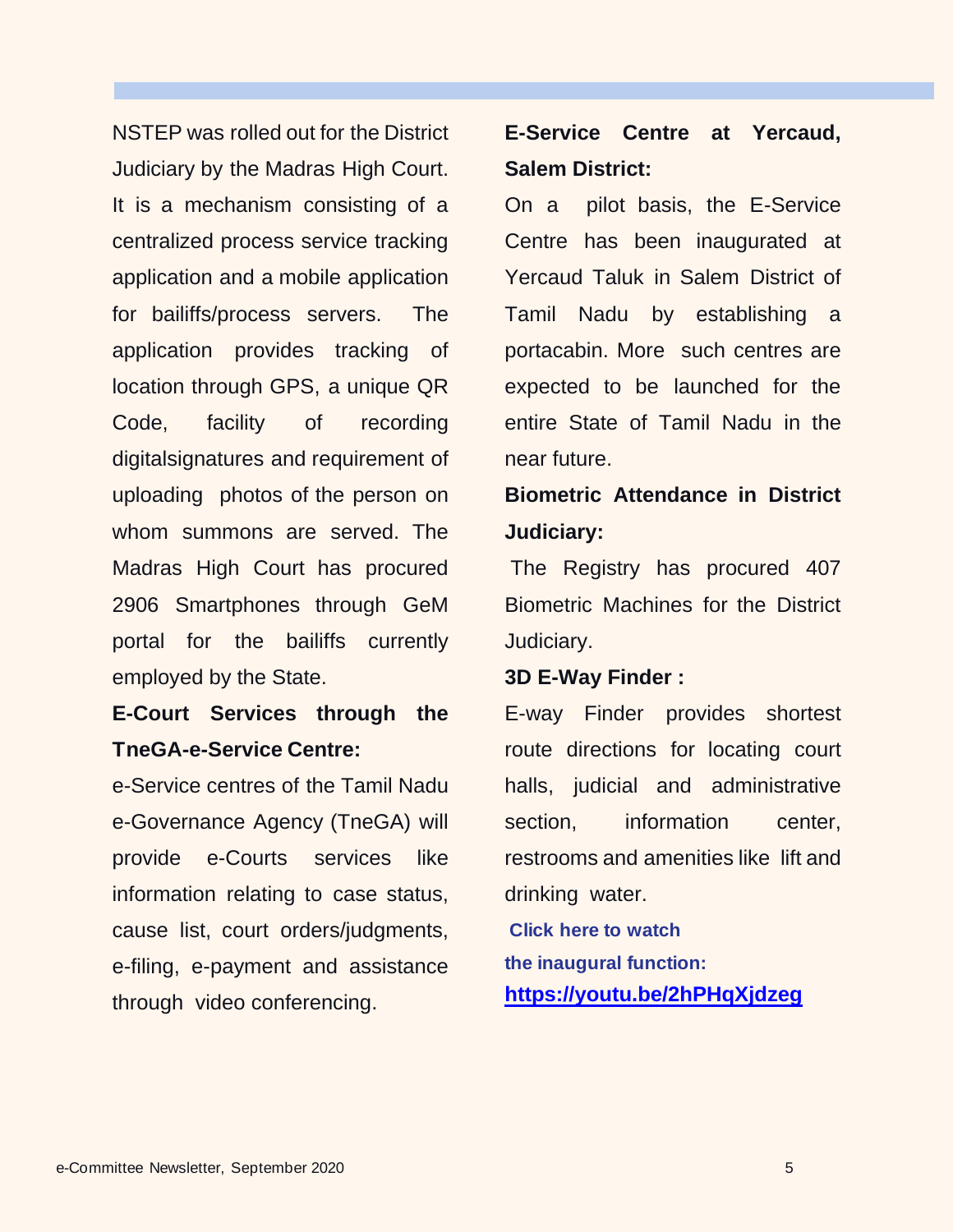## **Rajasthan High Court Enters Delay Reasons for 4,09,317 Cases:**

E-Committee, Supreme Court of India had rolled out a significant initiative of capturing delay reasons in CIS 3.2 to increase transparency, accountablility and identify strategies to deal with delays occurring in case management. The Rajasthan High court took up the

task of entering delay reasons as a special drive on 2 September 2020 during COVID-19 with limited staff strength and has updated delay reasons in 4,09,317 cases within a short span of 23 days, which is about 40% of total cases where delay has been recorded.

| Sr. no $\left\  \cdot \right\ $ | <b>Delay Reasons</b>         | <b>Civil</b> | <b>Criminal</b> | <b>Both</b> |
|---------------------------------|------------------------------|--------------|-----------------|-------------|
| $\mathbf{1}$                    | <b>Securing Presence</b>     | 38871        | 399120          | 437991      |
| $\overline{2}$                  | Unattended                   | 61210        | 62849           | 124059      |
| 3                               | Stayed                       | 31700        | 32528           | 64228       |
| 4                               | Awaiting Record              | 29150        | 15941           | 45091       |
| 5                               | <b>Frequent Applications</b> | 11829        | 4616            | 16445       |
| 6                               | Execution                    | 13753        | 0               | 13753       |
| $\overline{7}$                  | <b>Bulky Case</b>            | 35           | 5047            | 5082        |
|                                 | 706649                       |              |                 |             |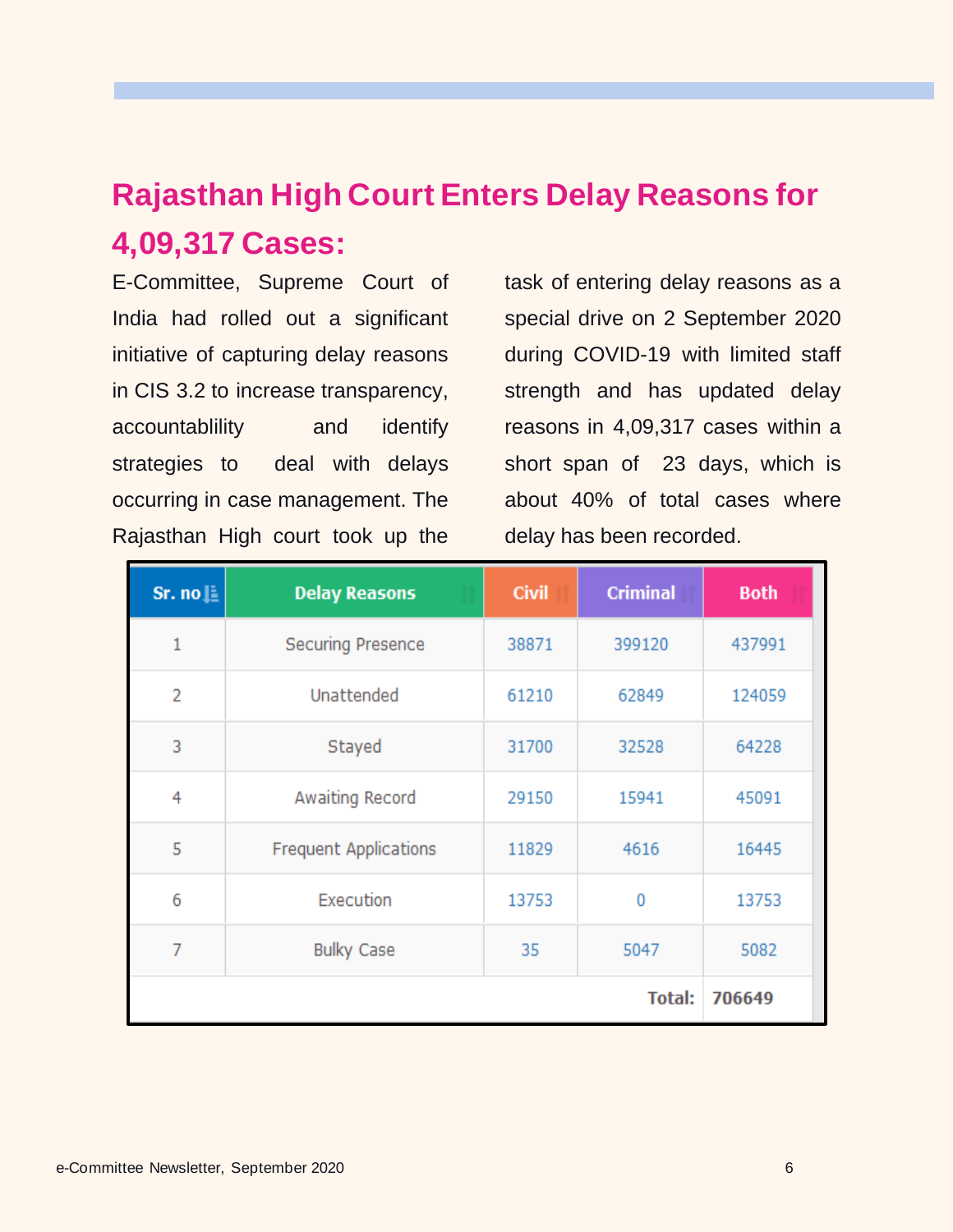#### **Amendement of Rules to Facilitate**

#### **Electronic Service of Summons and e-Payment**

Electronic service of summons through NSTEP, and electronic payment of court fees and fines have been made functional in all the courts across Rajasthan. The Rules of Business for District Courts in Rajasthan were amended recently vide The General Rules (Civil & Criminal) (Amendment Rules), 2020 and have been notified on 18 September 2020.

**Click here for: The General Rules (Civil & Criminal) (Amendment Rules), https://hcraj.nic.in/hcraj/hcraj\_admin/ uploadfile/governmentorders/notifica tion-230920203.pdf**

#### **e-Initiatives of Patna High Court for District Judiciary**

**Studio-based Virtual Courtroom for Advocates at - Bhabua in Kaimur District** 



Studio-based Virtual Court Room has been inaugurated at Kaimur District in Bhabua for advocates who do not have smartphones.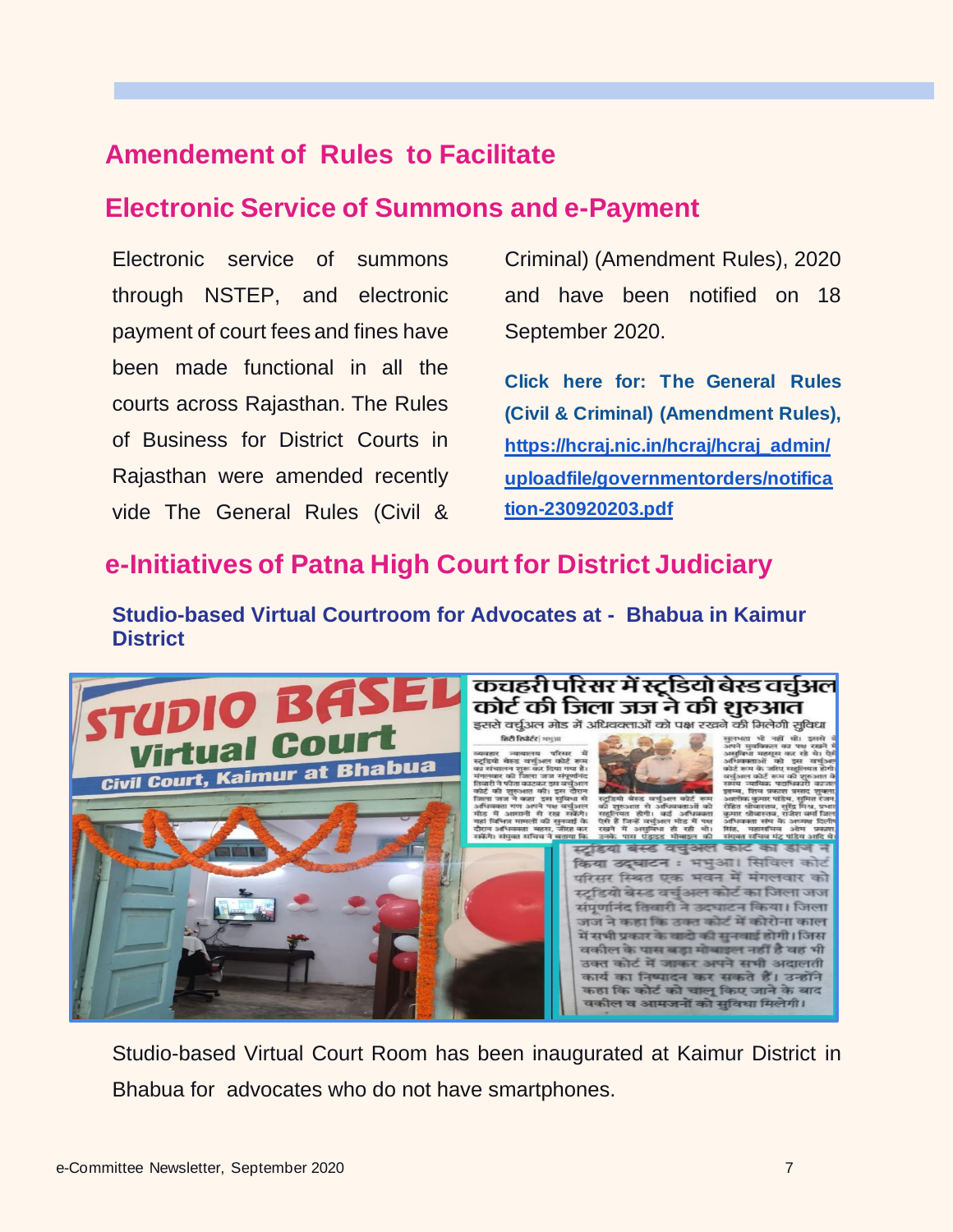#### **E-Filing Centre and Display Boards at Nawada District**



An e-Filing Centre has been set-up at Nawada,where all types of complaints, suits, petitions and applications can be filed through efiling.Cases can be registered through Judicial Service Centre.

Accused in custody can be produced through Video Conferencing System. Display Board has been installed outside the courtrooms.

#### **Upgraded Surety Search Module Rolled Out by High Court**

#### **of Punjab & Haryana:**

Surety search by both CNR No. and FIR rolled out by the High court of Punjab and Haryana by upgrading their surety module under the periphery software at two pilot sites,

Ambala and Sirsa. In more than one case, one person can stand surety, subject to his net worth in different cases being provided under the module.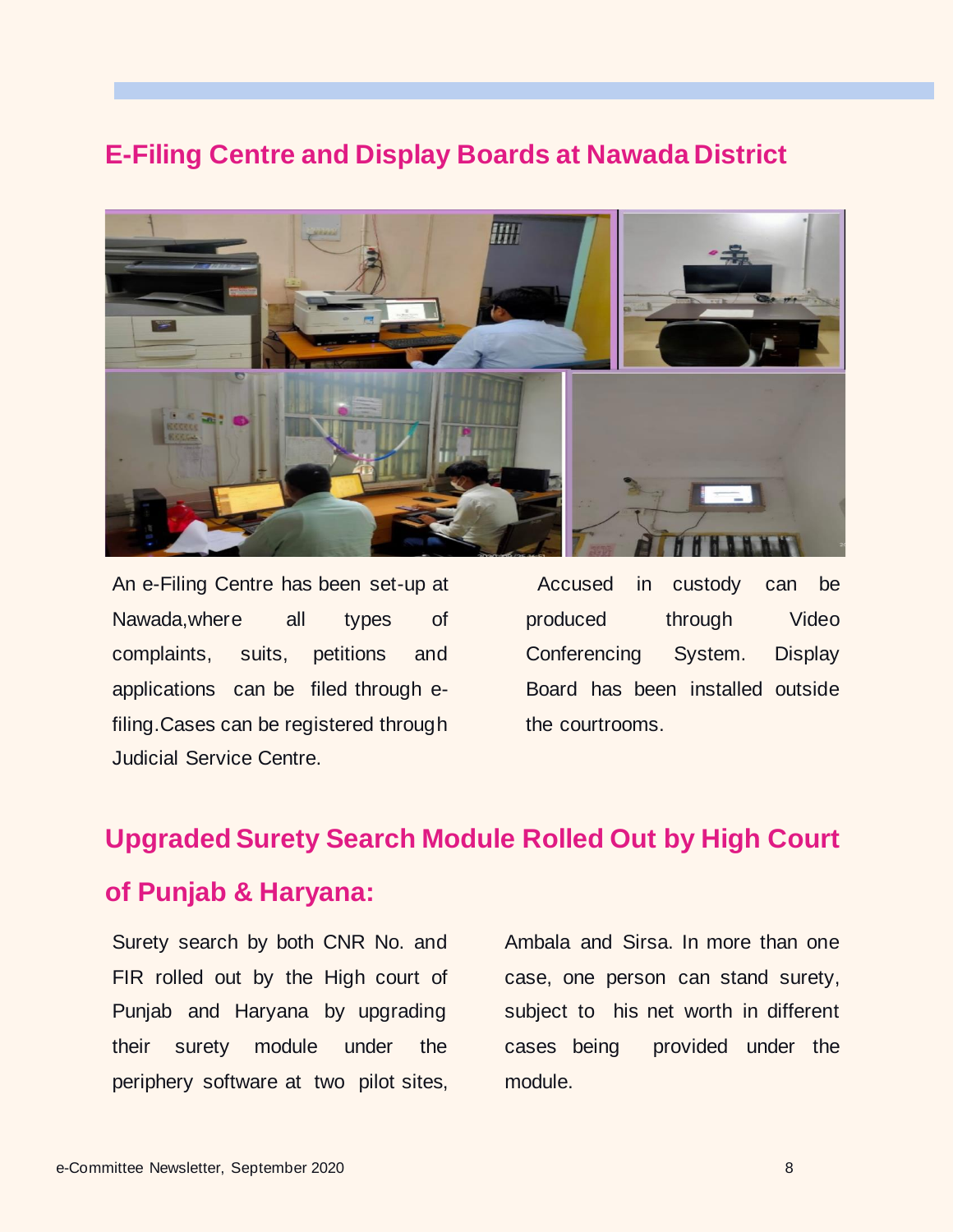#### **Control Center for Advocates to Attend Virtual Courts**

#### **Established by the High Court of Telangana:**

Additional Control Rooms have been established in the Court Hall Nos. 21 and 22 at the High Court of Telangana for the convenience of Advocates/ Parties-in-Person who do not have internet connectivity or the tools to connect to virtual courts. Advocates/ Parties-in-Person can attend the virtual courts from these Control Rooms, which have all the required facilities and equipment for attending the virtual court.



#### **Functioning of Hybrid Courts at the High Court of**

#### **Telangana on a Trial Basis:**

Keeping in view the lifting of the lockdown , the High Court for the State of Telangana has rolled out conduct Hybrid Courts partially on a trial basis from 07 September 2020 to 11 September 2020. Fresh admission matters were taken up in the forenoon session in virtual mode while final hearings and other matters were taken up physically in the afternoon session accepting both online filing and physical filing. Standard Operating Procedure was issued on 4 September -2020 for physical courts on a trial basis.

**Click here to see the SOP on limited physical hearing http://tshc.gov.in/documents/splofficer\_2\_2020\_09\_04\_11\_57\_00.pdf**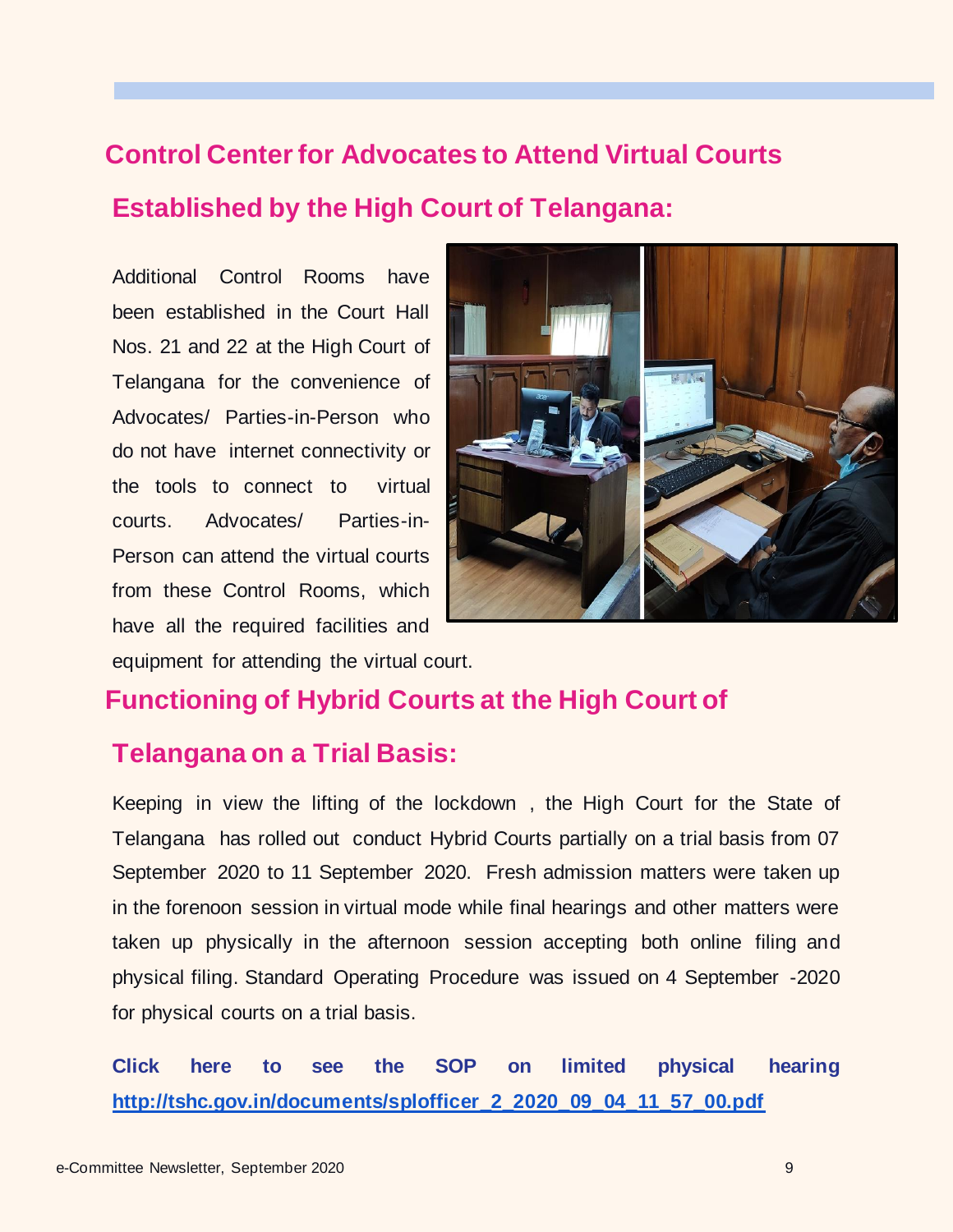#### **What is New**

| <b>ECOURTS SERVICES</b><br>District and Taluka Courts of India | <b>ECOURTS SERVICES</b><br>High Courts of India<br>District and Taluka Courts of India |  |  |
|----------------------------------------------------------------|----------------------------------------------------------------------------------------|--|--|
| Home                                                           | Home                                                                                   |  |  |
|                                                                | e-Committee                                                                            |  |  |
| e-Committee                                                    | <b>NJDG</b>                                                                            |  |  |
|                                                                | Supreme Court                                                                          |  |  |
| Supreme Court                                                  | <b>High Courts</b>                                                                     |  |  |
| <b>High Courts</b>                                             | <b>District Courts</b>                                                                 |  |  |
|                                                                |                                                                                        |  |  |

The new e-Committee website tab is live on the e-Courts website:

(i) eCourts.gov.in website https://ecourts.gov.in/ecourts\_home/

(ii) e-Courts services website https://ecourts.gov.in/ecourts\_home/

Click the ecommittee tab in the above links to see the new ecommitteewebsite. https://ecommitteesci.gov.in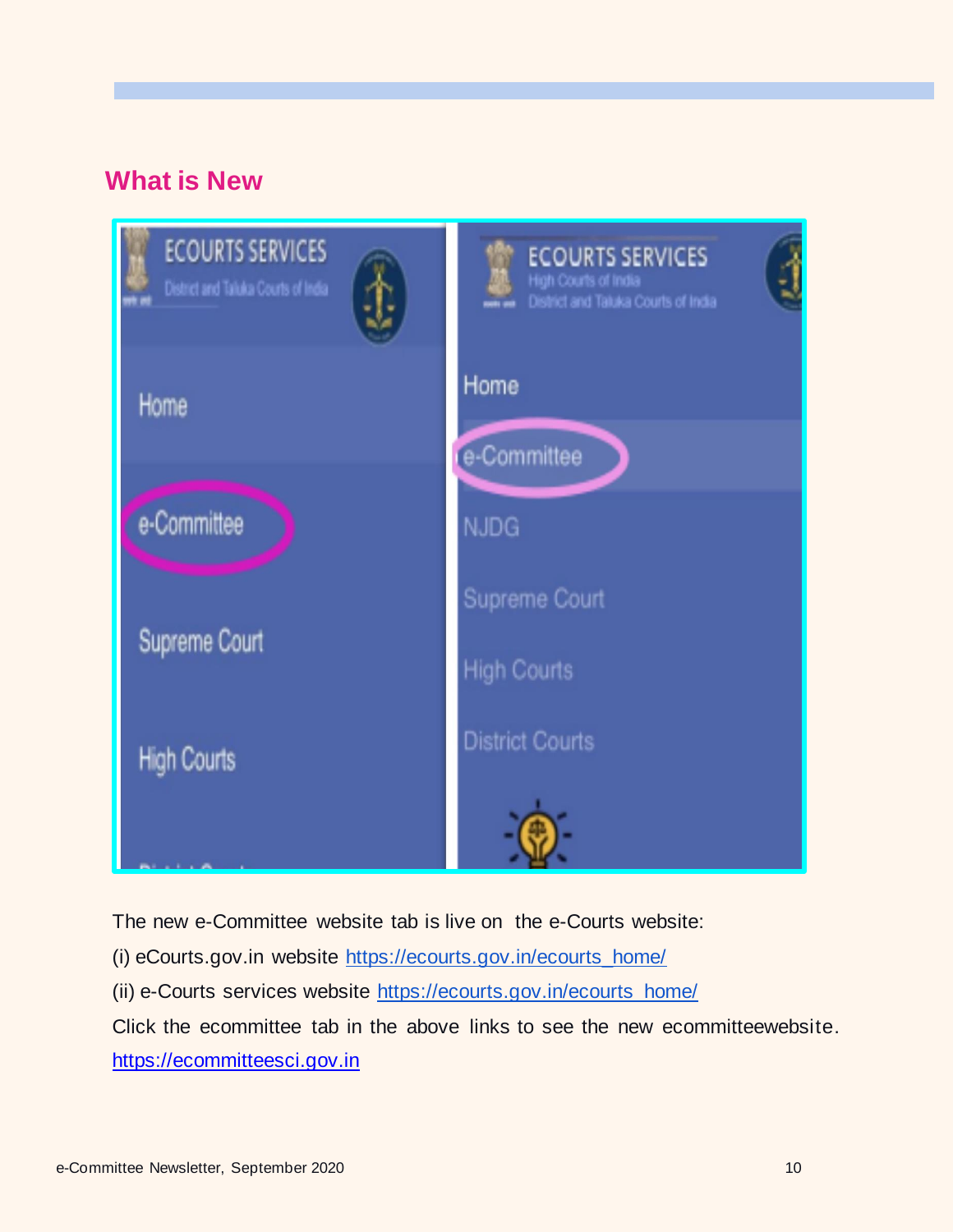## **E-filing during COVID-19 as on 30 September 2020**

| Total e-Filing Numbers Generated:                                             | 48691 |
|-------------------------------------------------------------------------------|-------|
| Number of High Courts where e-Filing is Functioning:                          | 14    |
| Number of District Courts Establishments where e-Filing is 608<br>Functioning |       |

## **Virtual Courts Statistics as on 30 September 2020:**

| Sr.<br>No.              | <b>Virtual Court</b>                           | <b>Received</b> | Cognizance<br>taken | <b>Contested</b> | Paid<br><b>Challans</b> | <b>Fine Amount</b><br><b>Collected</b> |
|-------------------------|------------------------------------------------|-----------------|---------------------|------------------|-------------------------|----------------------------------------|
| 1                       | <b>VIRTUAL COURT</b><br><b>TAMIL NADU</b>      | 22431           | 7764                | 19               | 560                     | 4750500                                |
| $\overline{\mathbf{2}}$ | <b>VIRTUAL COURT</b><br><b>HARYANA</b>         | 7157            | 1553                | 9                | 114                     | 98201                                  |
| $\overline{\mathbf{3}}$ | <b>VIRTUAL COURT</b><br><b>DELHI (TRAFFIC)</b> | 1256429         | 1250317             | 54766            | 868934                  | 1070949986                             |
| $\overline{\mathbf{4}}$ | <b>NOTICE BRANCH</b><br><b>DELHI</b>           | 1070953         | 1169875             | 3614             | 102961                  | 79261400                               |
| 5                       | <b>VIRTUAL COURT</b><br><b>KERALA</b>          | 1076            | 694                 | $\overline{2}$   | 50                      | 101500                                 |
| $6\phantom{1}$          | <b>VIRTUAL COURT</b><br><b>KARNATAKA</b>       | 3560            | 3340                | 45               | 953                     | 413290                                 |
| $\overline{7}$          | <b>PUNE TRAFFIC</b><br><b>DEPARTMENT</b>       | 4811            | 4790                | 6                | 231                     | 49151                                  |
|                         | <b>TOTAL</b>                                   | 2366417         | 2438333             | 58461            | 973803                  | 1155624028                             |